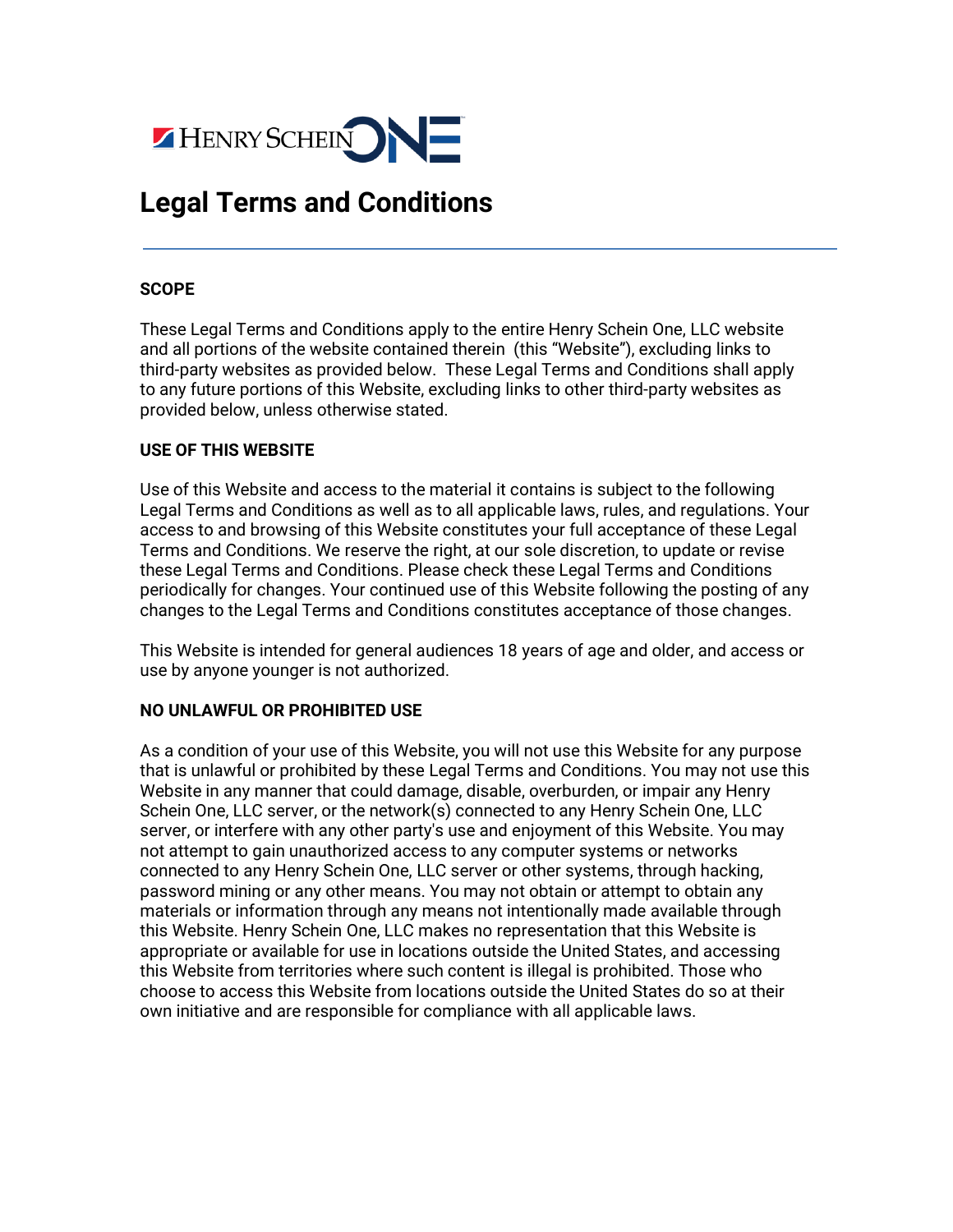# **SECURITY**

You are responsible for maintaining the confidentiality of your login information, and are fully responsible for all activities that occur under your password or user name. You agree (a) to immediately notify Henry Schein One, LLC of any unauthorized use of your password or user name or any other breach of security; and (b) to ensure that you exit from your account at the end of each session.

# **LINKS TO OTHER WEBSITES**

This Website may contain links to third-party websites not owned or managed by Henry Schein One, LLC or its affiliates. Henry Schein One, LLC provides such links solely for the convenience of the visitors of this Website. Henry Schein One, LLC is not responsible for the accuracy, legal or regulatory compliance, decency, or any other aspect of the content of such third-party sites, and such sites are not investigated, monitored, or checked for accuracy or completeness by Henry Schein One, LLC. The inclusion of links to such third-party sites does not imply approval or endorsement of such sites by Henry Schein One, LLC or any association with its operators. We urge you to read the terms of use policies on such third-party sites before utilizing their products or services as Henry Schein One, LLC is not responsible for these areas.

## **PROPRIETARY RIGHTS**

*Copyrights***.** Henry Schein One, LLC is the owner or licensee of all copyrights in and to the content on this Website, including without limitation, (i) all materials, documentation, text, data, graphics, graphs, charts, buttons, photographs, videos, typefaces, music, sounds, HTML code, and interfaces contained on this Website; and (ii) the design, selection and arrangement of this Website. All rights reserved.

Unless otherwise specified, you are granted a personal, non-exclusive, non-transferable, limited right to access, use, and display this Website and the materials provided hereon for the purpose of obtaining and reviewing your account information. Specifically, you are granted permission to view or download a single copy of the material on this Website solely to access our services, place orders, and review your account information. When content is downloaded to your computer, you do not obtain any ownership interest in such content. Any modifications of the content or any use of the content for any other purpose other than that expressly permitted herein is forbidden. Ownership of all such content shall at all times remain with Henry Schein One, LLC or its licensors. Henry Schein One, LLC and its licensors reserve all rights not expressly granted to you. Use of the copyrightable material on this Website for any purpose not expressly authorized herein without the prior written permission of Henry Schein One, LLC or its licensors is forbidden.

*Trademarks***.** All trademarks, service marks, trade names, logos, and other designations (collectively the "Marks") are the sole property of Henry Schein One, LLC, DigiCert or other third parties that have granted Henry Schein One, LLC the right and license to use such Marks. Nothing contained on this Website should be construed as granting any license or right to use any such Marks without the written permission of Henry Schein One, LLC or such third party that may own the Marks displayed.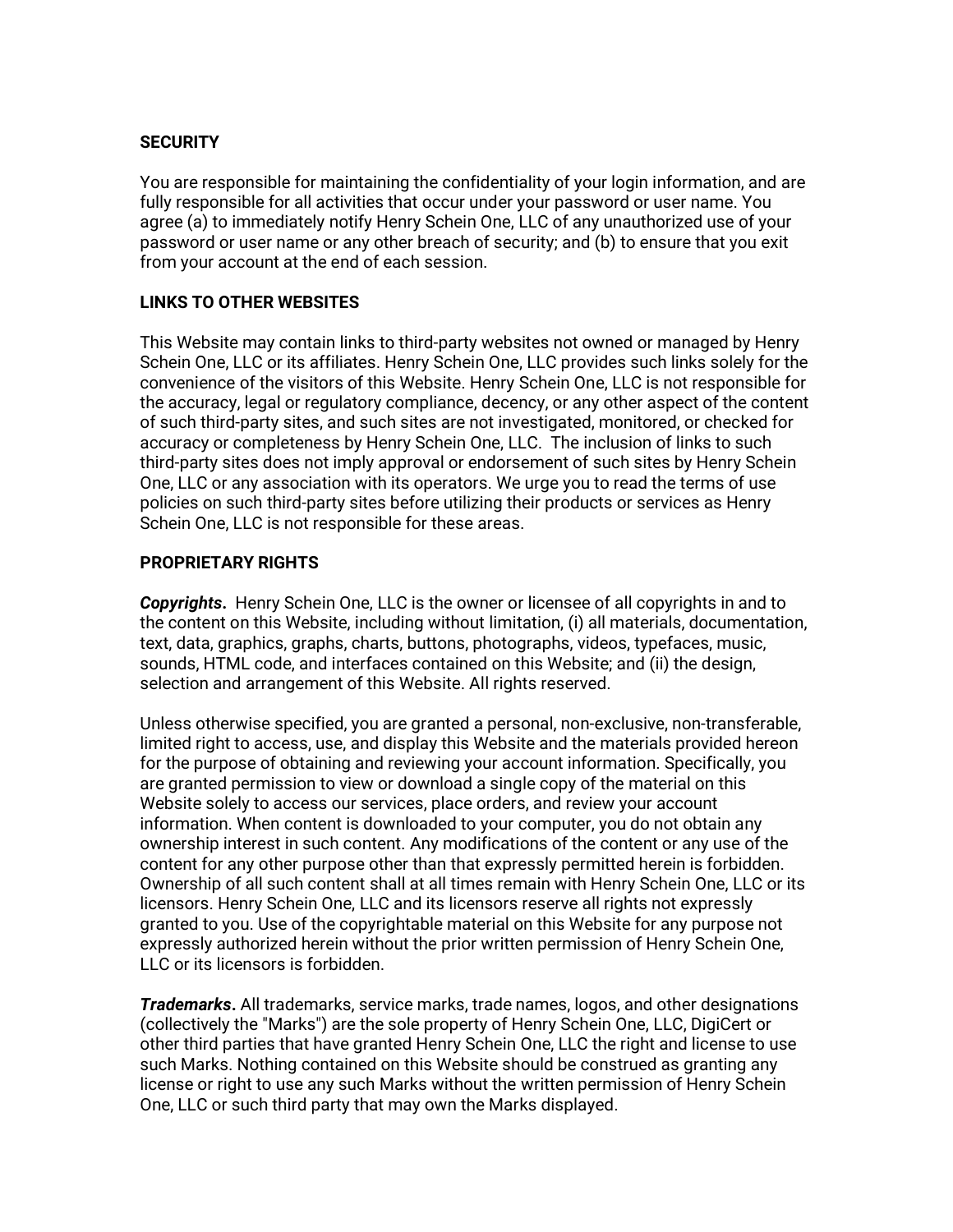*Your Information***.** We reserve the right, and you authorize us, to use and freely assign all information regarding the use of this Website by you and all information provided by you in any manner consistent with our Privacy Statement. Click here to read our Privacy Statement, which is incorporated into these Legal Terms and Conditions by reference.

# **TYPOGRAPHICAL OR OTHER ERRORS**

While Henry Schein One, LLC takes reasonable care and skill to provide information which is accurate and up to date when first included on this Website, typographical and other errors may nevertheless occur. Henry Schein One, LLC does not undertake to update or correct such information and reserves the right to modify, delete, and rearrange any or all of the contents of this Website at any time without notice to you. While Henry Schein One, LLC makes reasonable efforts to prevent unauthorized tampering with this Website, Henry Schein One, LLC does not guarantee that its efforts will always be successful. Therefore, as set forth below, Henry Schein One, LLC does not warrant that the Website materials will be error-free. Henry Schein One, LLC disclaims any liability for such errors.

# **DISCLAIMER OF WARRANTIES**

HENRY SCHEIN ONE, LLC MAKES NO REPRESENTATIONS OR WARRANTIES AS TO THE ACCURACY, TIMELINESS, OR COMPLETENESS OF THIS WEBSITE, MATERIALS, OR ANY SOFTWARE INSTALLED BY YOU IN CONNECTION WITH THE USE OF THIS WEBSITE. HENRY SCHEIN ONE, LLC PERIODICALLY AMENDS, CHANGES, ADDS, DELETES, UPDATES, OR ALTERS THE INFORMATION, INCLUDING, WITHOUT LIMITATION, THESE LEGAL TERMS AND CONDITIONS, CONTAINED IN THIS WEBSITE WITHOUT NOTICE. FURTHER, HENRY SCHEIN ONE, LLC ASSUMES NO LIABILITY OR RESPONSIBILITY FOR ANY ERRORS OR OMISSIONS IN THE CONTENT OF THIS WEBSITE OR ANY SOFTWARE INSTALLED BY YOU IN CONNECTION WITH THE USE OF THIS WEBSITE. HENRY SCHEIN ONE, LLC SPECIFICALLY DISCLAIMS ANY DUTY TO UPDATE THE INFORMATION ON THIS WEBSITE. YOU ARE RESPONSIBLE FOR VERIFYING ALL INFORMATION LOCATED ON THIS WEBSITE.

ALL MATERIALS, INFORMATION, SOFTWARE, PRODUCTS, AND SERVICES INCLUDED IN OR AVAILABLE THROUGH THIS WEBSITE ARE PROVIDED "AS IS" AND "AS AVAILABLE." ALL WARRANTIES OF ANY KIND, EITHER EXPRESS OR IMPLIED, INCLUDING BUT NOT LIMITED TO IMPLIED WARRANTIES OF MERCHANTABILITY, FITNESS FOR A PARTICULAR PURPOSE, NON-INFRINGEMENT, AND TITLE ARE EXPRESSLY DISCLAIMED.

Henry Schein One, LLC makes no representations that this Website or its contents are appropriate for use in every country of the world. Your use of this Website is at your own risk and you are responsible for compliance with applicable local laws, keeping in mind that access to this Website may not be legal by certain persons or in certain jurisdictions.

Some states or nations may not allow the disclaimer of certain warranties, so the above limitations may not apply to you in all cases.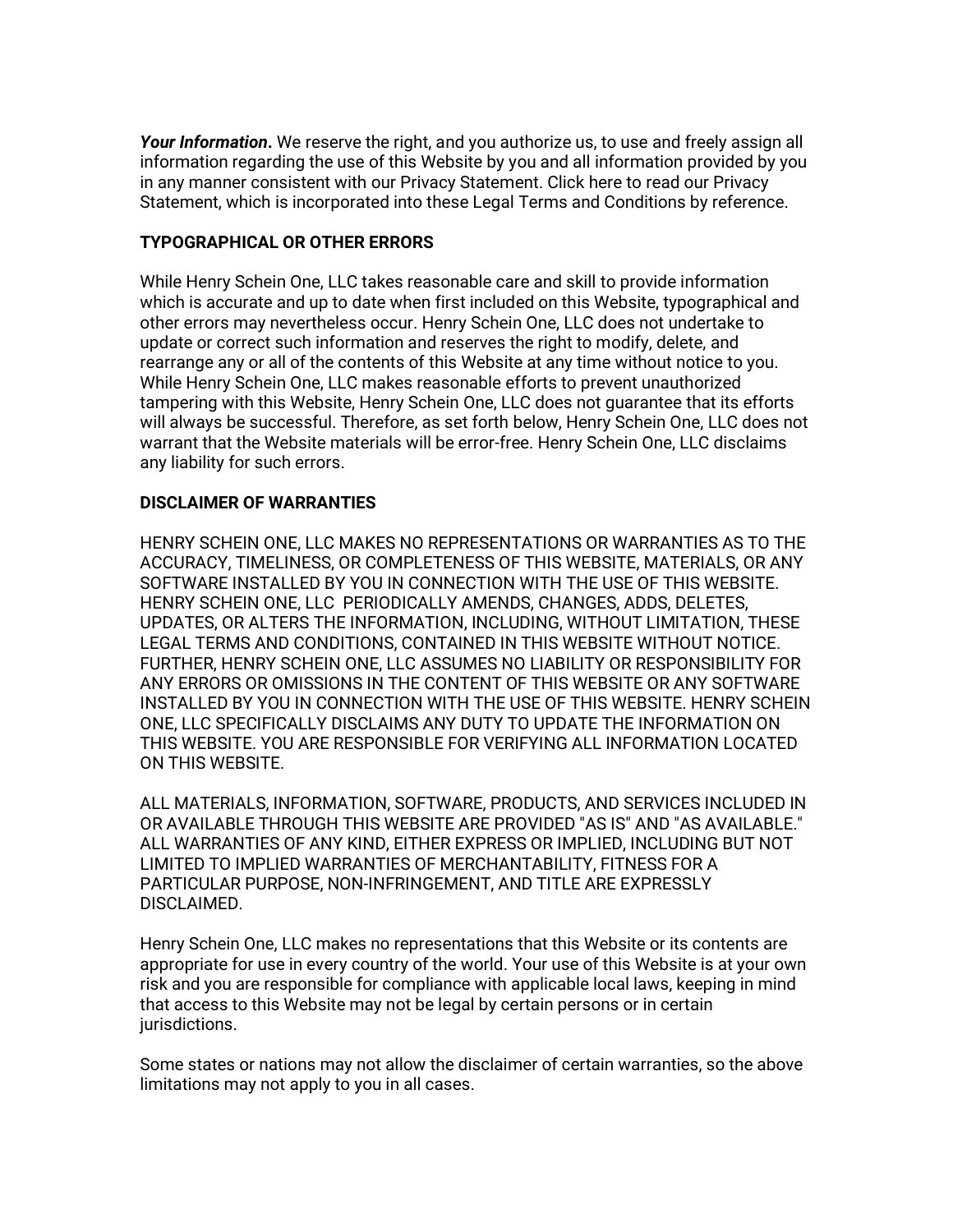#### **LIMITATION OF LIABILITY**

Use of this Website, its contents, or any software application installed by you in connection with the use of this Website, is at your sole risk. While Henry Schein One, LLC makes reasonable efforts to ensure the safety and functionality of this Website, its contents, and any software applications associated with this Website, these efforts may fail and errors may occur.

IN NO EVENT SHALL HENRY SCHEIN ONE, LLC OR ANY OTHER PARTY INVOLVED IN THE CREATION, PRODUCTION, OR DELIVERY OF THIS WEBSITE, ITS CONTENTS, OR ANY SOFTWARE APPLICATIONS ASSOCIATED WITH THIS WEBSITE BE LIABLE FOR ANY DIRECT, INDIRECT, SPECIAL, INCIDENTAL, CONSEQUENTIAL, OR PUNITIVE DAMAGES OF ANY KIND, OR ANY DAMAGES WHATSOEVER RESULTING FROM LOSS OF USE, COMPUTER VIRUS OR SYSTEM FAILURE, OR LOSS OF DATA OR PROFITS, ARISING OUT OF OR IN CONNECTION WITH THE USE OR PERFORMANCE OF THIS WEBSITE, ITS CONTENTS, OR ANY SOFTWARE APPLICATIONS INSTALLED IN CONNECTION WITH THE USE OF THIS WEBSITE OR USERS' INABILITY TO USE THE CONTENT CONTAINED IN THIS WEBSITE (OR ANY OTHER WEBSITE), HOWEVER CAUSED AND REGARDLESS OF THE THEORY OF LIABILITY. HENRY SCHEIN ONE, LLC WILL NOT BE LIABLE OR RESPONSIBLE FOR ANY LOSS OR DAMAGE CAUSED BY OR ARISING FROM YOUR RELIANCE ON THE CONTENT OF THIS WEBSITE. THESE WAIVERS APPLY EVEN IF HENRY SCHEIN ONE, LLC HAS BEEN ADVISED OF THE POSSIBILITY OF SUCH DAMAGES. IN NO EVENT SHALL HENRY SCHEIN ONE, LLC'S LIABILITY TO YOU FOR ANY DAMAGES, LOSSES, OR CAUSES OF ACTION (WHETHER IN CONTRACT OR TORT, INCLUDING, BUT NOT LIMITED TO, NEGLIGENCE OR OTHERWISE) EXCEED THE AMOUNT, IF ANY, PAID BY YOU TO HENRY SCHEIN ONE, LLC FOR ACCESSING THIS WEBSITE OR INSTALLING ANY SOFTWARE APPLICATION ASSOCIATED WITH THIS WEBSITE. OUR MAXIMUM LIABILITY TO YOU IF YOU PURCHASE GOODS FROM US WILL BE EQUAL TO THE PURCHASE PRICE YOU PAY FOR THE GOODS.

THE FOREGOING LIMITATIONS WILL APPLY EVEN IF ANY REMEDY PROVIDED UNDER THESE LEGAL TERMS AND CONDITIONS FAILS OF ITS ESSENTIAL PURPOSE. Some states do not allow the exclusion of liability for consequential damages, so the above limitations may not apply to you in all cases.

## **FORWARD LOOKING STATEMENTS**

THE CONTENT TOGETHER WITH ANY DOCUMENTS ISSUED BY HENRY SCHEIN ONE, LLC OR ANY OF ITS AFFILIATES, SERVICE PROVIDERS, OR BUSINESS PARTNERS AND AVAILABLE THROUGH HENRY SCHEIN ONE, LLC'S WEBSITES MAY CONTAIN FORWARD-LOOKING STATEMENTS WITHIN THE MEANING OF THE U.S. PRIVATE SECURITIES LITIGATION REFORM ACT OF 1995. THOSE STATEMENTS MAY APPEAR IN A NUMBER OF PLACES IN THIS WEBSITE AND CAN BE IDENTIFIED BY THE USE OF FORWARD-LOOKING TERMINOLOGY SUCH AS "MAY," "COULD," "EXPECT," "ANTICIPATE," "INTEND," "BELIEVE," "PLAN," "ESTIMATE," "FORECAST," "PROJECT," "ANTICIPATE," OR OTHER COMPARABLE TERMS OR THE NEGATIVE THEREOF. THE COMPANY PROVIDES THE FOLLOWING CAUTIONARY REMARKS REGARDING IMPORTANT FACTORS WHICH, AMONG OTHERS, COULD CAUSE FUTURE RESULTS TO DIFFER MATERIALLY FROM THE FORWARD-LOOKING STATEMENTS, EXPECTATIONS AND ASSUMPTIONS EXPRESSED OR IMPLIED HEREIN. THE FORWARD-LOOKING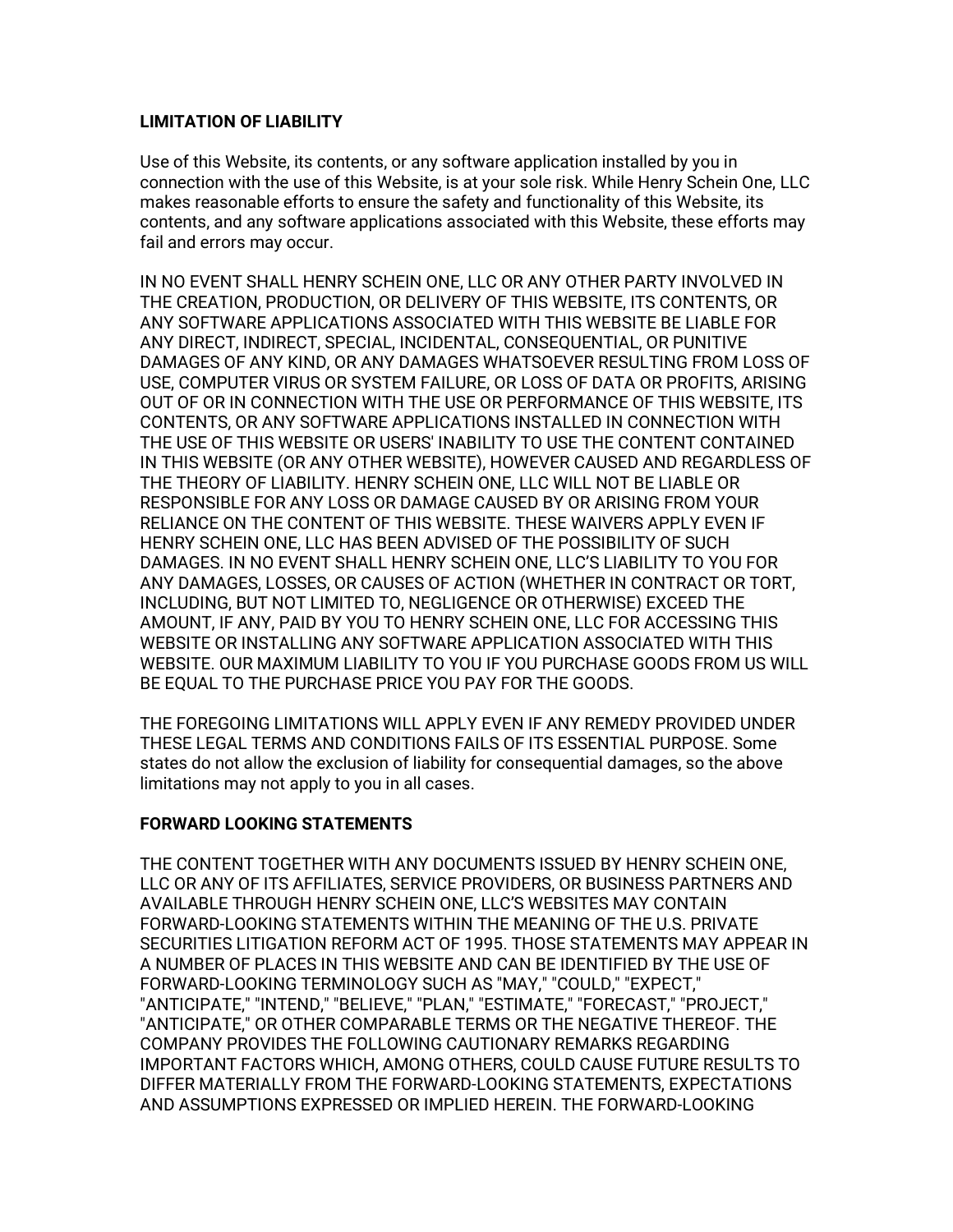STATEMENTS INCLUDED HEREIN ARE BASED ON THEN-CURRENT EXPECTATIONS OF MANAGEMENT. ALL FORWARD-LOOKING STATEMENTS MADE BY US ARE SUBJECT TO RISKS AND UNCERTAINTIES AND ARE NOT GUARANTIES OF FUTURE PERFORMANCE. FORWARD-LOOKING STATEMENTS INVOLVE KNOWN AND UNKNOWN FACTORS, RISKS AND UNCERTAINTIES THAT MAY CAUSE OUR ACTUAL RESULTS, PERFORMANCE AND ACHIEVEMENTS, OR INDUSTRY RESULTS, TO BE MATERIALLY DIFFERENT FROM ANY FUTURE RESULTS, PERFORMANCE, OR ACHIEVEMENTS EXPRESSED OR IMPLIED BY SUCH FORWARD-LOOKING STATEMENTS. THOSE FACTORS, RISKS AND UNCERTAINTIES INCLUDE, BUT ARE NOT LIMITED TO, THE FACTORS DESCRIBED UNDER "RISK FACTORS" DISCUSSED IN OUR PERIODIC FILINGS MADE WITH THE SECURITIES AND EXCHANGE COMMISSION. THE COMPANY CAUTIONS THAT THESE FACTORS MAY NOT BE EXHAUSTIVE AND THAT MANY OF THESE FACTORS ARE BEYOND THE COMPANY'S ABILITY TO CONTROL OR PREDICT. ACCORDINGLY, FORWARD-LOOKING STATEMENTS SHOULD NOT BE RELIED UPON AS A PREDICTION OF ACTUAL RESULTS. THE COMPANY UNDERTAKES NO DUTY AND HAS NO OBLIGATION TO UPDATE FORWARD-LOOKING STATEMENTS.

## **INDEMNIFICATION BY USER**

You agree to defend, indemnify, and hold harmless Henry Schein One, LLC and its affiliates, parents, subsidiaries, and their respective employees, agents, contractors, officers, directors, successors and assigns from all liabilities, claims, damages and expenses, including without limitation attorneys' fees and costs, that arise from your use or misuse of this Website, or use of any software application associated with the use of this Website.

#### **TERMINATION**

Henry Schein One, LLC shall have the right immediately to terminate this agreement with you and your use of this Website if Henry Schein One, LLC determines in its sole discretion that you have breached any of these Legal Terms and Conditions or otherwise been engaged in conduct which Henry Schein One, LLC determines in its sole discretion to be unacceptable.

## **CHOICE OF LAW AND FORUM**

These Legal Terms and Conditions shall be governed by and construed in accordance with the laws of the state of California, without regard to such state's rules regarding conflicts of laws. By accessing this Website, you agree that the State and Federal courts located in Los Angeles County, California shall have exclusive jurisdiction over all claims and actions arising out of or relating to these Legal Terms and Conditions and/or your use of this Website, and you further agree and submit to the exercise of personal jurisdiction of such courts and consent to extra-territorial service of process for the purpose of litigating any such claim or action.

## **RECORDS**

A printed version of these Legal Terms and Conditions and of any notice given in electronic form will be admissible in judicial or administrative proceedings relating to these Legal Terms and Conditions to the same extent and subject to the same